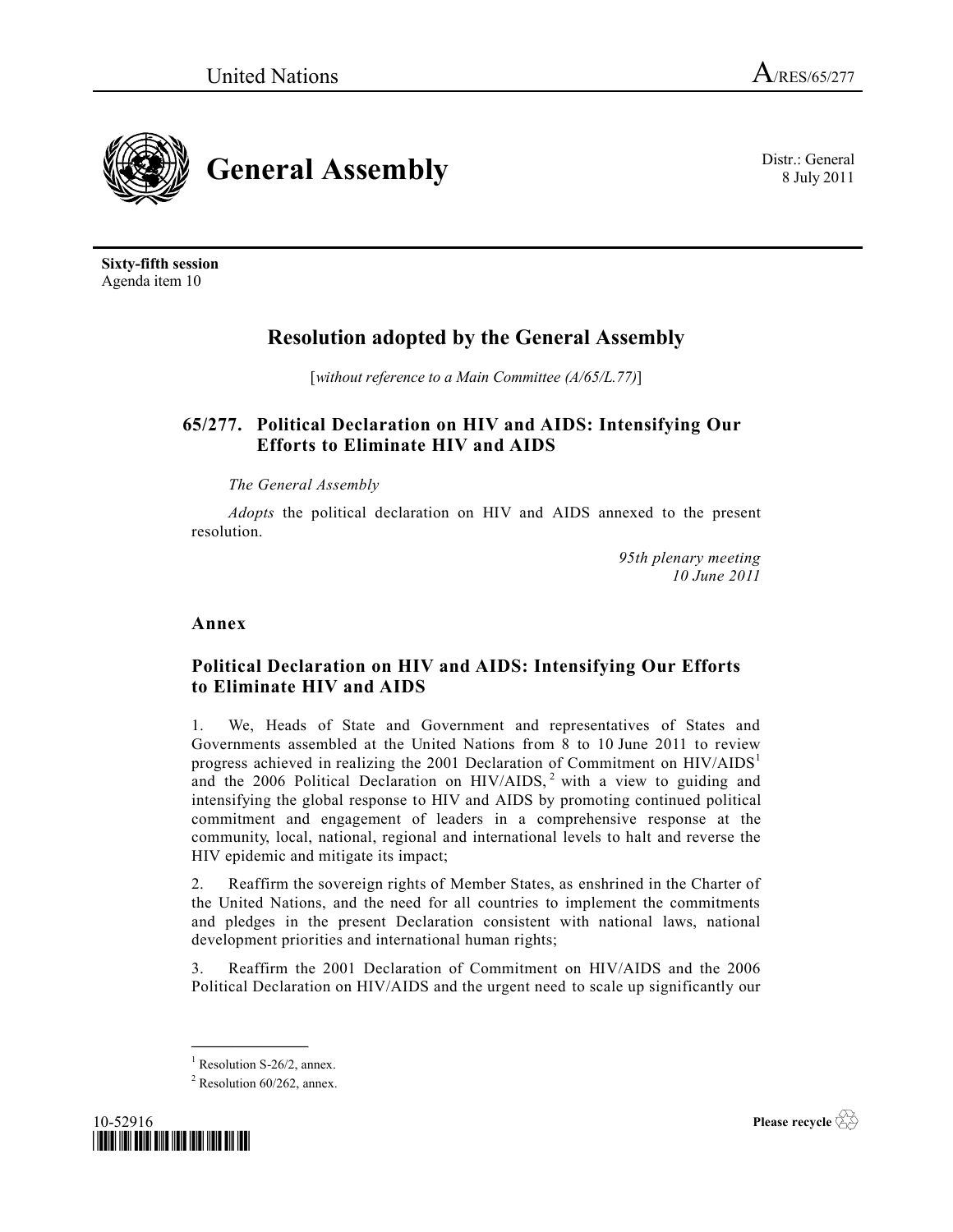efforts towards the goal of universal access to comprehensive prevention programmes, treatment, care and support;

4. Recognize that, although HIV and AIDS are affecting every region of the world, each country's epidemic is distinctive in terms of drivers, vulnerabilities, aggravating factors and the populations that are affected, and therefore the responses from both the international community and the countries themselves must be uniquely tailored to each particular situation, taking into account the epidemiological and social context of each country concerned;

5. Acknowledge the significance of this high-level meeting, which marks three decades since the first report of AIDS, ten years since the adoption of the Declaration of Commitment on HIV/AIDS and its time-bound measurable goals and targets, and five years since the adoption of the Political Declaration on HIV/AIDS and its commitment to urgently scale up responses towards achieving the goal of universal access to comprehensive prevention programmes, treatment, care and support by 2010;

6. Reaffirm our commitment to the achievement of all the Millennium Development Goals, in particular Goal 6, and, recognizing the importance of rapidly scaling up efforts to integrate HIV and AIDS prevention, treatment, care and support with efforts to achieve those Goals, in this regard welcome the outcome document of the 2010 High-level Plenary Meeting of the General Assembly on the Millennium Development Goals, entitled "Keeping the promise: united to achieve the Millennium Development Goals"; $\frac{3}{2}$ 

7. Recognize that HIV and AIDS constitute a global emergency, pose one of the most formidable challenges to the development, progress and stability of our respective societies and the world at large and require an exceptional and comprehensive global response that takes into account the fact that the spread of HIV is often a consequence and a cause of poverty;

8. Note with deep concern that, despite substantial progress over the three decades since AIDS was first reported, the HIV epidemic remains an unprecedented human catastrophe inflicting immense suffering on countries, communities and families throughout the world, that more than 30 million people have died from AIDS, with another estimated 33 million people living with HIV, that more than 16 million children have been orphaned because of AIDS, that over 7,000 new HIV infections occur every day, mostly among people in low- and middle-income countries, and that less than half of the people living with HIV are believed to be aware of their infection;

9. Reiterate with profound concern that Africa, in particular sub-Saharan Africa, remains the worst-affected region and that urgent and exceptional action is required at all levels to curb the devastating effects of this epidemic, and recognize the renewed commitment of African Governments and regional institutions to scale up their own HIV and AIDS responses;

10. Express deep concern that HIV and AIDS affect every region of the world and that the Caribbean continues to have the highest prevalence outside sub-Saharan Africa, while the number of new HIV infections is increasing in Eastern Europe, Central Asia, North Africa, the Middle East and parts of Asia and the Pacific;

**\_\_\_\_\_\_\_\_\_\_\_\_\_\_\_**  $3$  See resolution 65/1.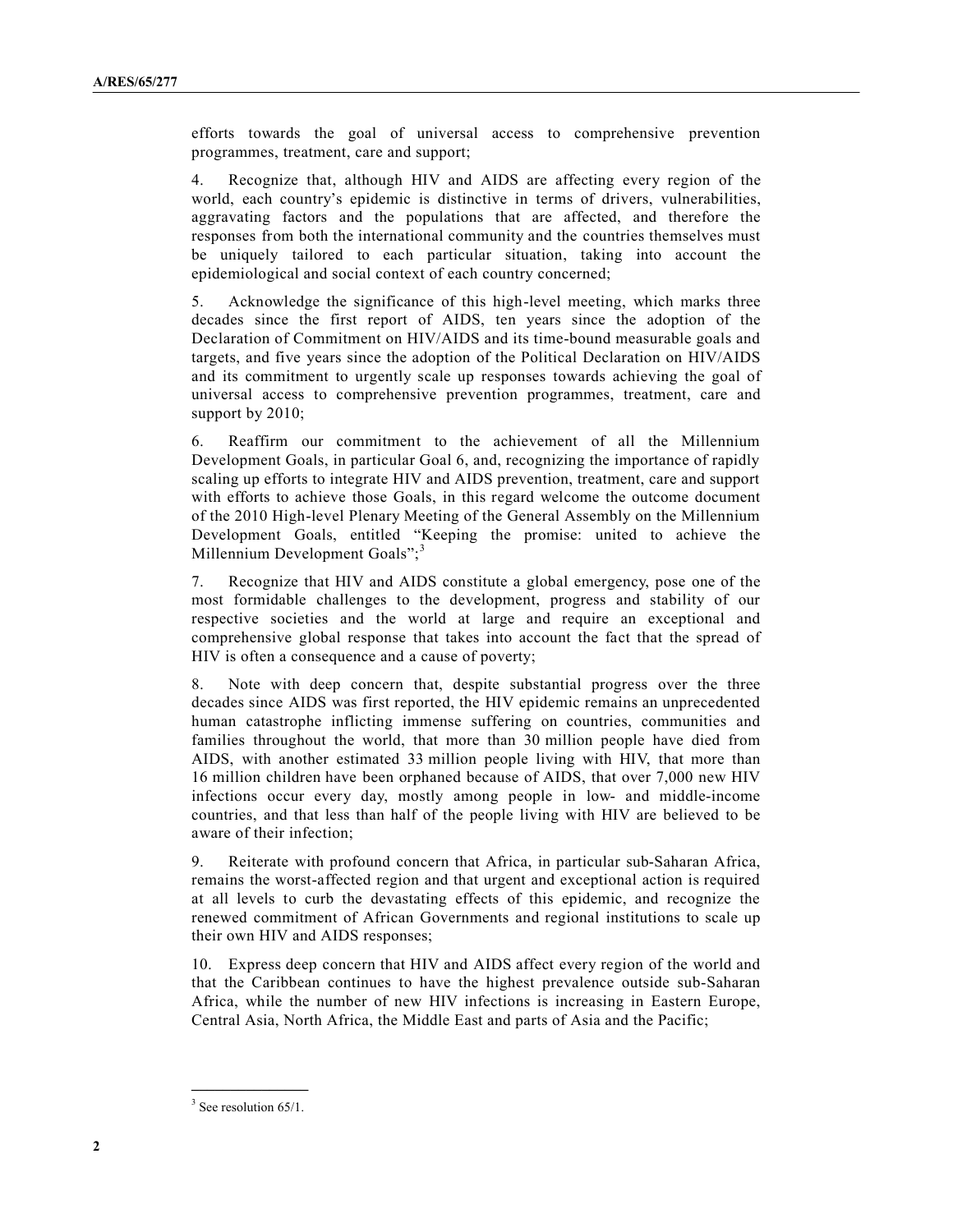11. Welcome the leadership and commitment shown in every aspect of the HIV and AIDS response by Governments, people living with HIV, political and community leaders, parliaments, regional and subregional organizations, communities, families, faith-based organizations, scientists, health professionals, donors, the philanthropic community, the workforce, the business sector, civil society and the media;

12. Welcome the exceptional efforts at the national, regional and international levels to implement the 2001 Declaration of Commitment on HIV/AIDS and the 2006 Political Declaration on HIV/AIDS and the important progress being made, including a more than 25 per cent reduction in the rate of new HIV infections in over 30 countries, the significant reduction in mother-to-child transmission of HIV and the unprecedented expansion of access to HIV antiretroviral treatment to over 6 million people, resulting in the reduction of AIDS-related deaths by more than 20 per cent in the past five years;

13. Recognize that the worldwide commitment to the global HIV epidemic has been unprecedented since the 2001 Declaration of Commitment on HIV/AIDS and the 2006 Political Declaration on HIV/AIDS, represented by an over eight-fold increase in funding from 1.8 billion United States dollars in 2001 to 16 billion dollars in 2010, the largest amount dedicated to combating a single disease in history;

14. Express deep concern that funding devoted to HIV and AIDS responses is still not commensurate with the magnitude of the epidemic either nationally or internationally and that the global financial and economic crisis continues to have a negative impact on the HIV and AIDS response at all levels, including the fact that, for the first time, international assistance has not increased from the levels in 2008 and 2009, and in this regard welcome the increased resources that are being made available as a result of the establishment by many developed countries of timetables to achieve the target of 0.7 per cent of gross national product for official development assistance by 2015, stressing also the importance of complementary innovative sources of financing, in addition to traditional funding, including official development assistance, to support national strategies, financing plans and multilateral efforts aimed at combating HIV and AIDS;

15. Stress the importance of international cooperation, including the role of North-South, South-South and triangular cooperation, in the global response to HIV and AIDS, bearing in mind that South-South cooperation is not a substitute for, but rather a complement to, North-South cooperation, and recognize the shared but differentiated responsibilities and respective capacities of Governments and donor countries, as well as civil society, including the private sector, while noting that national ownership and leadership are absolutely indispensable in this regard;

16. Commend the secretariat and the Co-sponsors of the Joint United Nations Programme on HIV/AIDS for their leadership role on HIV and AIDS policy and coordination and for the support they provide to countries through the Joint Programme;

17. Commend the Global Fund to Fight AIDS, Tuberculosis and Malaria for the vital role it is playing in mobilizing and providing funding for national and regional HIV and AIDS responses and in improving the predictability of financing over the long term, and welcome the commitment of over 30 billion dollars in funding from donors to date, including the significant pledges made by donors at the Global Fund replenishment conference held on 4 and 5 October 2010; note with concern that, while these pledges represent an increase in financing, they fall short of the amounts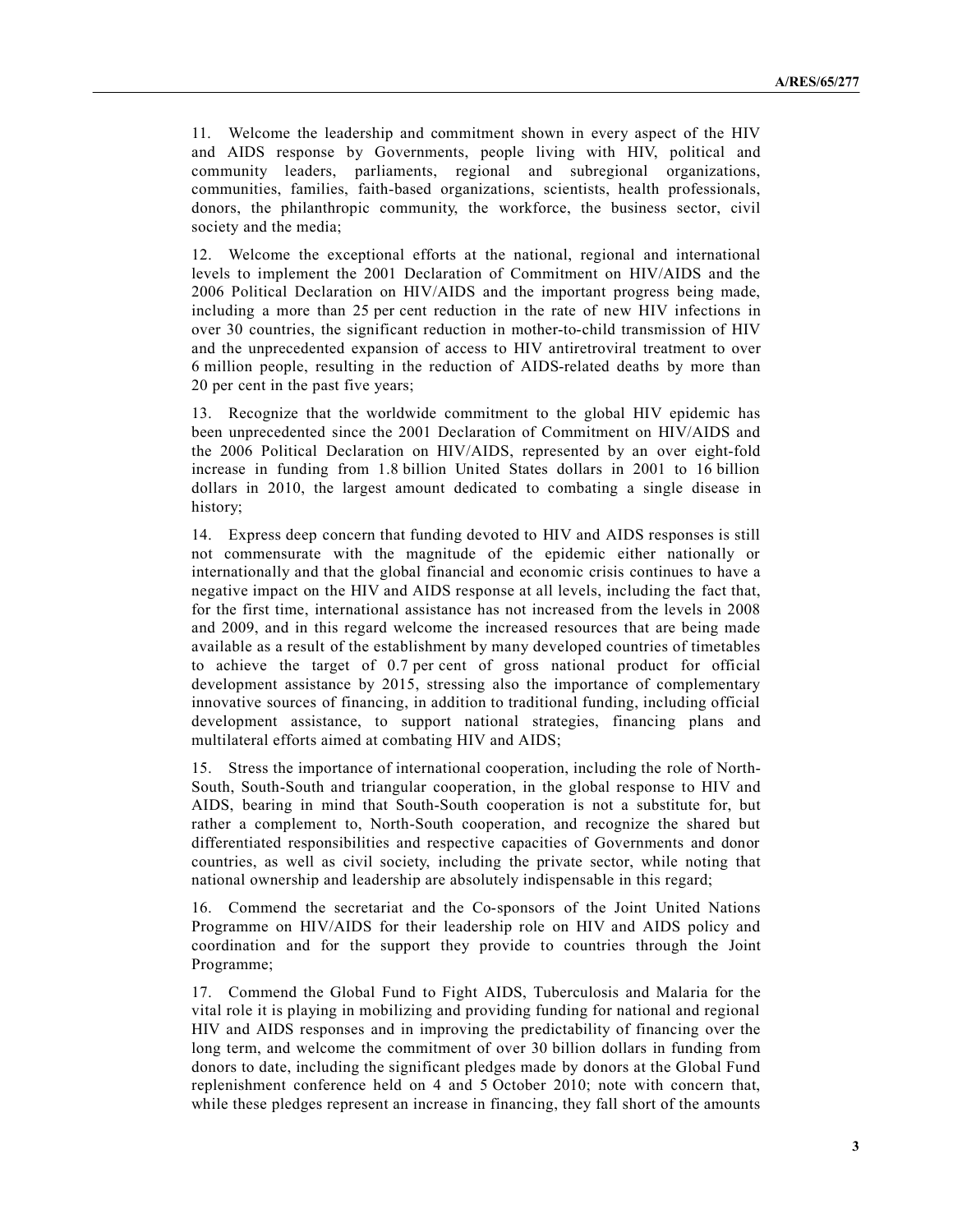targeted by the Global Fund to further accelerate progress towards universal access, and recognize that to reach that goal it is imperative that the work of the Global Fund be supported and also that it be adequately funded;

18. Commend the work of the International Drug Purchase Facility, UNITAID, based on innovative financing and focusing on accessibility, quality and price reductions of antiretroviral drugs;

19. Welcome the Secretary General's Global Strategy for Women's and Children's Health, undertaken by a broad coalition of partners in support of national plans and strategies, to significantly reduce the number of maternal, newborn and under-five child deaths, as a matter of immediate concern, including by scaling up a priority package of high-impact interventions and integrating efforts in sectors such as health, education, gender equality, water and sanitation, poverty reduction and nutrition;

20. Recognize that agrarian economies are heavily affected by HIV and AIDS, which debilitate their communities and families with negative consequences for poverty eradication, that people die prematurely from AIDS because, inter alia, poor nutrition exacerbates the impact of HIV on the immune system and compromises its ability to respond to opportunistic infections and diseases, and that HIV treatment, including antiretroviral treatment, should be complemented with adequate food and nutrition;

21. Remain deeply concerned that, globally, women and girls are still the most affected by the epidemic and that they bear a disproportionate share of the caregiving burden, and that the ability of women and girls to protect themselves from HIV continues to be compromised by physiological factors, gender inequalities, including unequal legal, economic and social status, insufficient access to health care and services, including for sexual and reproductive health, and all forms of discrimination and violence, including sexual violence and exploitation;

22. Welcome the establishment of the United Nations Entity for Gender Equality and the Empowerment of Women (UN-Women) as a new stakeholder that can play an important role in global efforts to combat HIV by promoting gender equality and the empowerment of women, which are fundamental for reducing the vulnerability of women to HIV, and the appointment of the first Executive Director of UN-Women;

23. Welcome the adoption of the Convention on the Rights of Persons with Disabilities, $4$  and recognize the need to take into account the rights of persons with disabilities as set forth in that Convention, in particular with regard to health, education, accessibility and information, in the formulation of our global response to HIV and AIDS;

24. Note with appreciation the efforts of the Inter-Parliamentary Union in supporting national parliaments to ensure an enabling legal environment supportive of effective national responses to HIV and AIDS;

25. Express grave concern that young people between the ages of 15 and 24 years account for more than one third of all new HIV infections, with some 3,000 young people becoming infected with HIV each day, and note that most young people still have limited access to good quality education, decent employment and recreational facilities, as well as limited access to sexual and reproductive health programmes

<sup>4</sup> Resolution 61/106, annex I.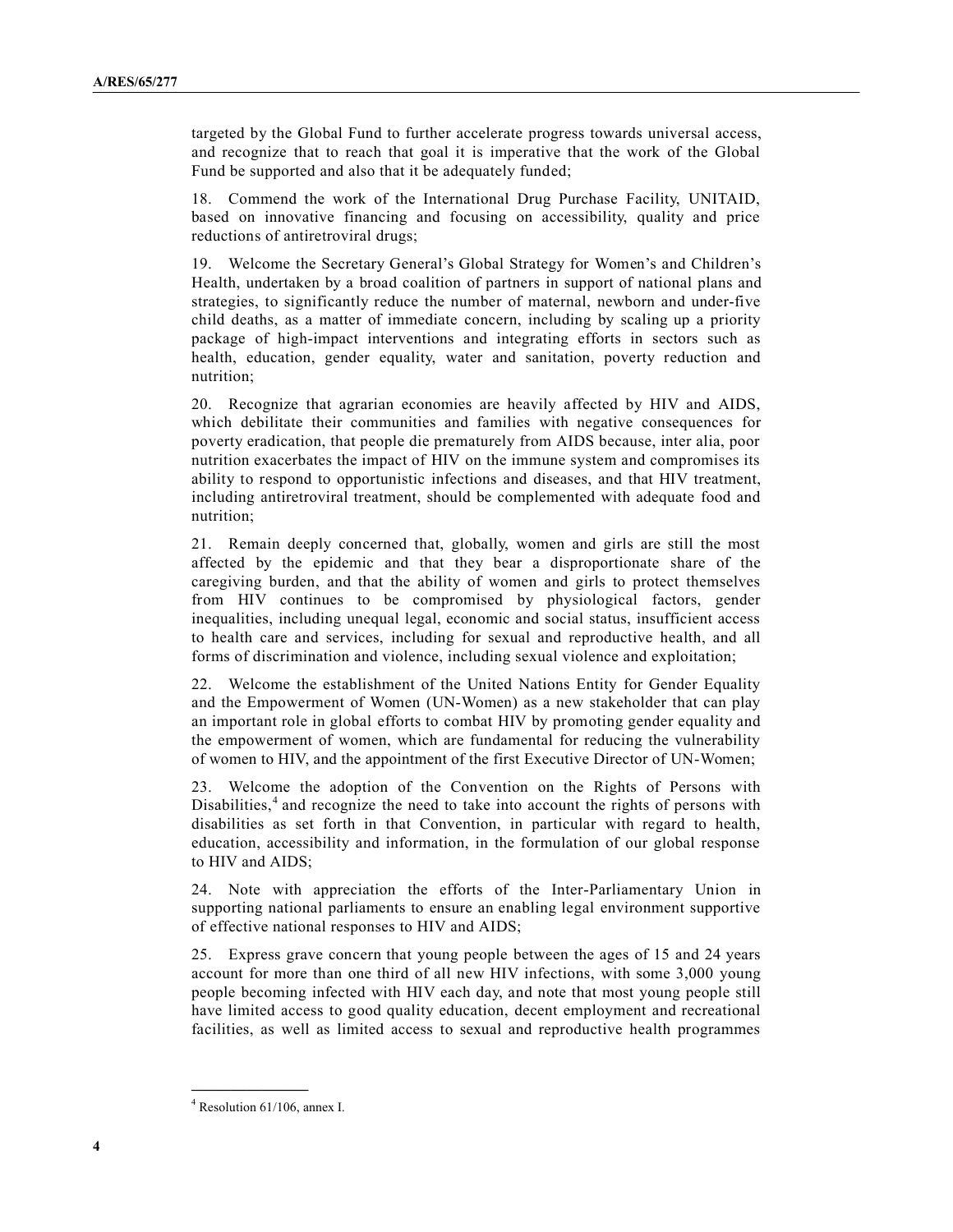that provide the information, skills, services and commodities they need to protect themselves, that only 34 per cent of young people possess accurate knowledge of HIV, and that laws and policies in some instances exclude young people from accessing sexual health-care and HIV-related services, such as voluntary and confidential HIV testing, counselling and age-appropriate sex and HIV-prevention education, while also recognizing the importance of reducing risk-taking behaviour and encouraging responsible sexual behaviour, including abstinence, fidelity and correct and consistent use of condoms;

26. Note with alarm the rise in the incidence of HIV among people who inject drugs and that, despite continuing increased efforts by all relevant stakeholders, the drug problem continues to constitute a serious threat to, among other things, public health and safety and the well-being of humanity, in particular children and young people and their families, and recognize that much more needs to be done to effectively combat the world drug problem;

27. Recall our commitment that prevention must be the cornerstone of the global HIV and AIDS response, but note that many national HIV-prevention programmes and spending priorities do not adequately reflect this commitment, that spending on HIV prevention is insufficient to mount a vigorous, effective and comprehensive global HIV-prevention response, that national prevention programmes are often not sufficiently coordinated and evidence-based, that prevention strategies do not adequately reflect infection patterns or sufficiently focus on populations at higher risk of HIV, and that only 33 per cent of countries have prevalence targets for young people and only 34 per cent have specific goals in place for condom programming;

28. Note with concern that national prevention strategies and programmes are often too generic in nature and do not adequately respond to infection patterns and the disease burden; for example, where heterosexual sex is the dominant mode of transmission, married or cohabitating individuals, including those in sero-discordant relationships, account for the majority of new infections but are not sufficiently targeted with testing and prevention interventions;

29. Note that many national HIV-prevention strategies inadequately focus on populations that epidemiological evidence shows are at higher risk, specifically men who have sex with men, people who inject drugs and sex workers, and further note, however, that each country should define the specific populations that are key to its epidemic and response, based on the epidemiological and national context;

30. Note with grave concern that, despite the near elimination of mother-to-child transmission of HIV in high-income countries and the availability of low-cost interventions to prevent transmission, approximately 370,000 infants were estimated to have been infected with HIV in 2009;

31. Note with concern that prevention, treatment, care and support programmes have not been adequately targeted or made accessible to persons with disabilities;

32. Recognize that access to safe, effective, affordable, good quality medicines and commodities in the context of epidemics such as HIV is fundamental to the full realization of the right of everyone to enjoy the highest attainable standard of physical and mental health;

33. Express grave concern that the majority of low- and middle-income countries did not meet their universal access to HIV treatment targets, despite the major achievement of expansion in providing access to antiretroviral treatment to over 6 million people living with HIV in low- and middle-income countries, that there are at least 10 million people living with HIV who are medically eligible to start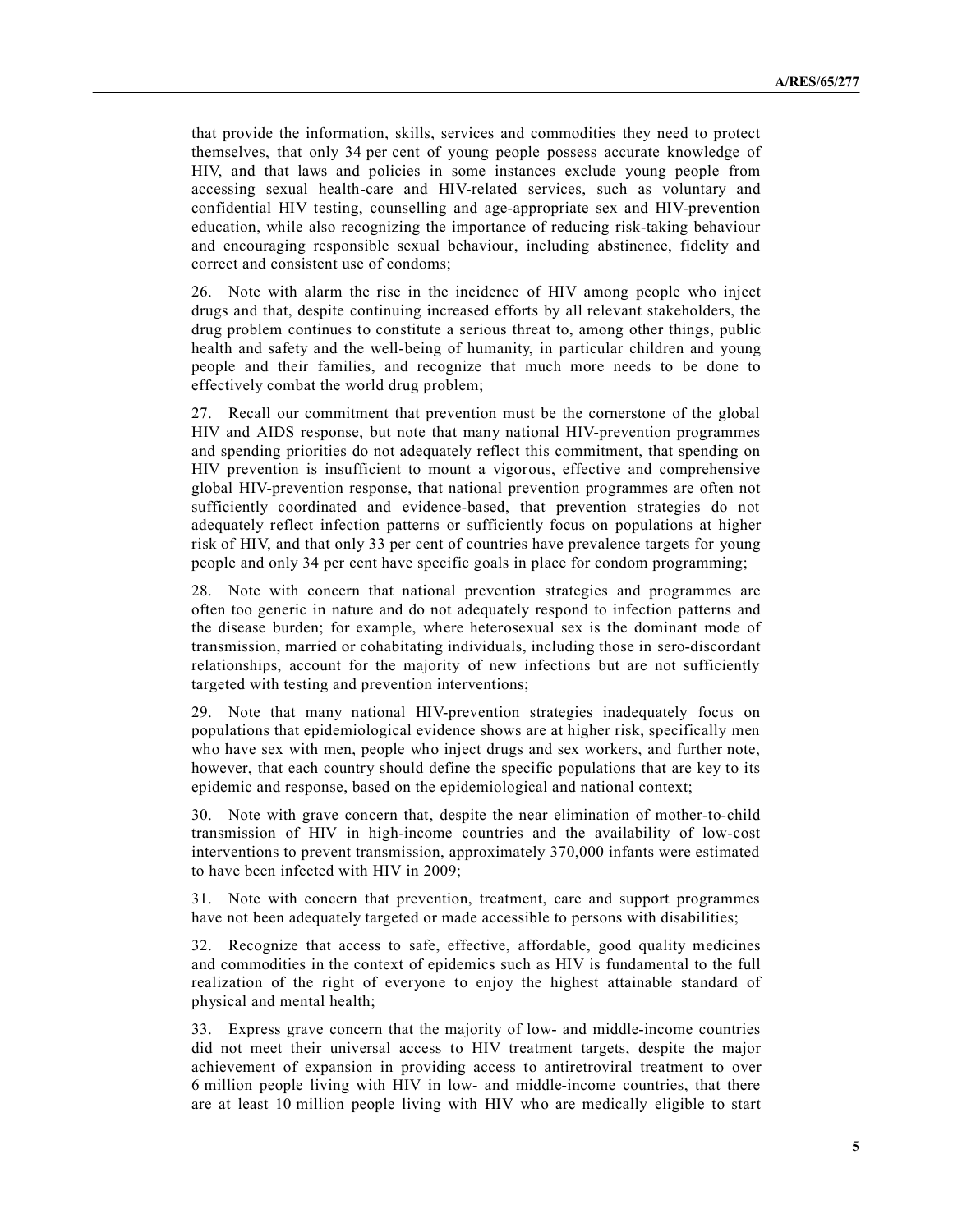antiretroviral treatment now, that discontinued treatment is a threat to treatment efficacy, and that the sustainability of providing life-long HIV treatment is threatened by factors such as poverty, lack of access to treatment and insufficient and unpredictable funding and by the fact that the number of new HIV infections is outpacing the number of people starting HIV treatment by a factor of two to one;

34. Recognize the pivotal role of research in underpinning progress in HIV prevention, treatment, care and support, and welcome the extraordinary advances in scientific knowledge about HIV and its prevention and treatment, but note with concern that most new treatments are not available or accessible in low- and middleincome countries and that even in developed countries there are often significant delays in accessing new HIV treatments for people not responding to currently available treatment, and affirm the importance of social and operational research in improving our understanding of factors that influence the epidemic and actions that address it;

35. Recognize the critical importance of affordable medicines, including generics, in scaling up access to affordable HIV treatment, and further recognize that protection and enforcement measures for intellectual property rights should be compliant with the World Trade Organization Agreement on Trade-Related Aspects of Intellectual Property Rights (TRIPS Agreement)<sup>5</sup> and should be interpreted and implemented in a manner supportive of the right of Member States to protect public health and, in particular, to promote access to medicines for all;

36. Note with concern that regulations, policies and practices, including those that limit legitimate trade in generic medicines, may seriously limit access to affordable HIV treatment and other pharmaceutical products in low- and middle-income countries, and recognize that improvements can be made, inter alia through national legislation, regulatory policy and supply chain management, noting that reductions in barriers to affordable products could be explored in order to expand access to affordable and good quality HIV prevention products, diagnostics, medicine and treatment commodities for HIV, including for opportunistic infections and co-infections;

37. Recognize that there are additional means to reverse the global epidemic and avert millions of HIV infections and AIDS-related deaths, and in this context also recognize that new and potential scientific evidence is available that could contribute to the effectiveness and scaling up of prevention, treatment, care and support programmes;

38. Reaffirm the commitment to fulfil obligations to promote universal respect for and the observance and protection of all human rights and fundamental freedoms for all in accordance with the Charter, the Universal Declaration of Human Rights<sup>6</sup> and other instruments relating to human rights and international law; and emphasize the importance of cultural, ethical and religious values, the vital role of the family and the community and, in particular, of people living with and affected by HIV, including their families, and the need to take into account the particularities of each country in sustaining national HIV and AIDS responses, reaching all people living with HIV, delivering HIV prevention, treatment, care and support and strengthening health systems, in particular primary health care;

<sup>5</sup> See *Legal Instruments Embodying the Results of the Uruguay Round of Multilateral Trade Negotiations, done at Marrakesh on 15 April 1994* (GATT secretariat publication, Sales No. GATT/1994–7).  $6$  Resolution 217 A (III).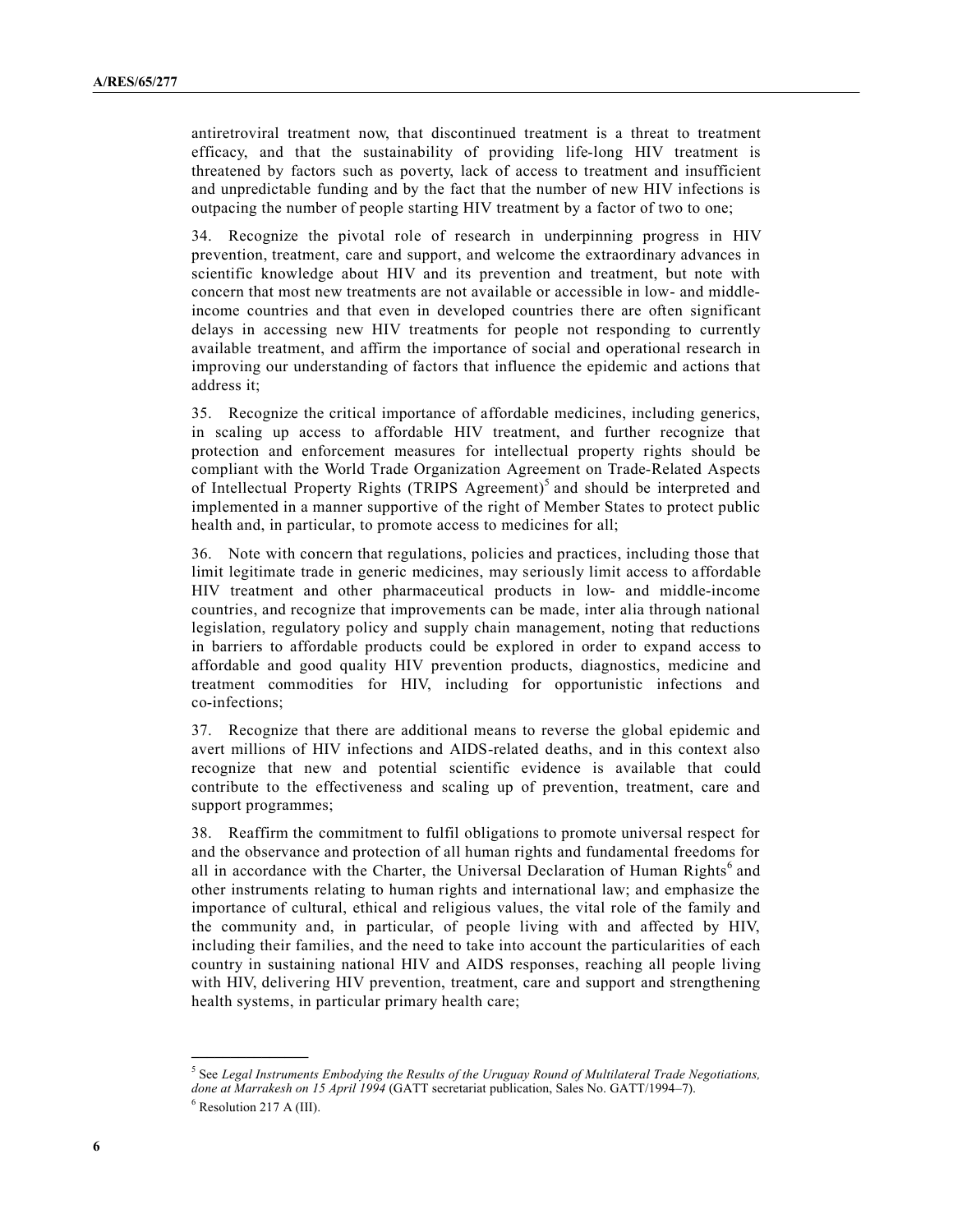39. Reaffirm that the full realization of all human rights and fundamental freedoms for all is an essential element in the global response to the HIV epidemic, including in the areas of prevention, treatment, care and support, recognize that addressing stigma and discrimination against people living with, presumed to be living with or affected by HIV, including their families, is also a critical element in combating the global HIV epidemic, and recognize also the need, as appropriate, to strengthen national policies and legislation to address such stigma and discrimination;

40. Recognize that close cooperation with people living with HIV and populations at higher risk of HIV infection will facilitate the achievement of a more effective HIV and AIDS response, and emphasize that people living with and affected by HIV, including their families, should enjoy equal participation in social, economic and cultural activities, without prejudice and discrimination, and that they should have equal access to health care and community support as all members of the community;

41. Recognize that access to sexual and reproductive health has been and continues to be essential for HIV and AIDS responses and that Governments have the responsibility to provide for public health, with special attention to families, women and children;

42. Recognize the importance of strengthening health systems, in particular primary health care and the need to integrate the HIV response into it, and note that weak health systems, which already face many challenges, including a lack of trained health workers and a lack of retention of skilled health workers, are among the biggest barriers to accessing HIV and AIDS-related services;

43. Reaffirm the central role of the family, bearing in mind that in different cultural, social and political systems various forms of the family exist, in reducing vulnerability to HIV, inter alia in educating and guiding children, and take account of cultural, religious and ethical factors to reduce the vulnerability of children and young people by ensuring access of both girls and boys to primary and secondary education, including HIV and AIDS in curricula for adolescents, ensuring safe and secure environments, especially for young girls, expanding good quality youthfriendly information and sexual health education and counselling services, strengthening reproductive and sexual health programmes, and involving families and young people in planning, implementing and evaluating HIV and AIDS prevention and care programmes, to the extent possible;

44. Recognize the role that community organizations play, including those run by people living with HIV, in sustaining national and local HIV and AIDS responses, reaching all people living with HIV, delivering prevention, treatment, care and support services and strengthening health systems, in particular the primary healthcare approach;

45. Acknowledge that the current trajectory of costs of HIV programmes is not sustainable and that programmes must become more cost-effective and evidencebased and deliver better value for money, and that poorly coordinated and transaction-heavy responses and a lack of proper governance and financial accountability impede progress;

46. Note with concern that evidence-based responses, which must be informed by data disaggregated by incidence and prevalence, including by age, sex and mode of transmission, continue to require stronger measuring tools, data management systems and improved monitoring and evaluation capacity at the national and regional levels;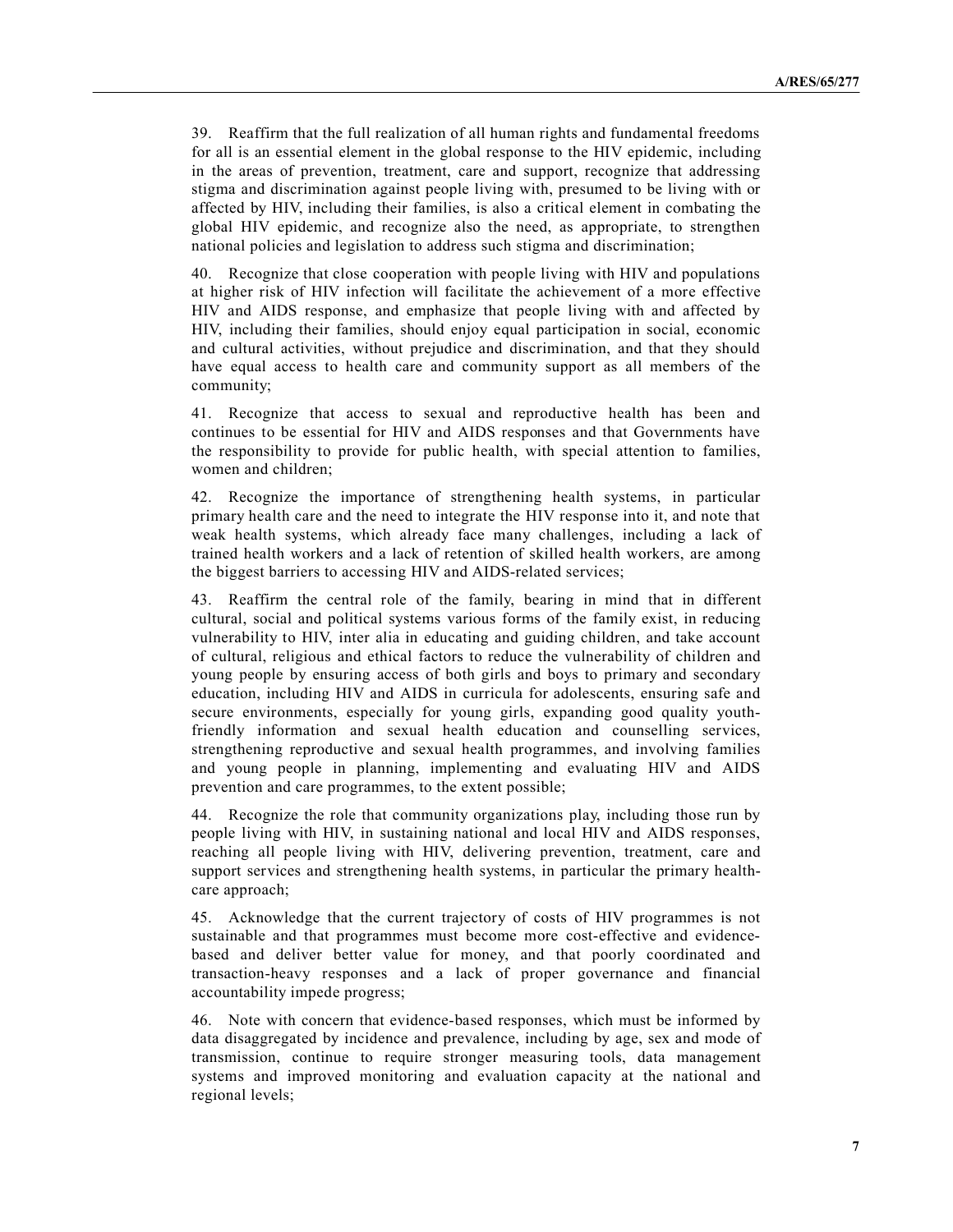47. Note the relevant strategies on HIV and AIDS of the Joint United Nations Programme on HIV/AIDS and the World Health Organization;

48. Recognize that the deadlines for achieving key targets and goals set out in the 2001 Declaration of Commitment on HIV/AIDS and the 2006 Political Declaration on HIV/AIDS have now expired, while noting with deep concern that many countries have been unable to fulfil their pledges to achieve them, and stress the urgent need to recommit to those targets and goals and commit to new, ambitious and achievable targets and goals building on the impressive advances of the past ten years and addressing barriers to progress and new challenges through a revitalized and enduring HIV and AIDS response;

49. Therefore, we solemnly declare our commitment to end the epidemic with renewed political will and strong, accountable leadership and to work in meaningful partnership with all stakeholders at all levels to implement bold and decisive actions as set out below, taking into account the diverse situations and circumstances in different countries and regions throughout the world;

#### **Leadership: uniting to end the HIV epidemic**

50. Commit to seize this turning point in the HIV epidemic and, through decisive, inclusive and accountable leadership, to revitalize and intensify the comprehensive global HIV and AIDS response by recommitting to the commitments made in the 2001 Declaration of Commitment on HIV/AIDS and the 2006 Political Declaration on HIV/AIDS and by fully implementing the commitments, goals and targets contained in the present Declaration;

51. Commit to redouble efforts to achieve, by 2015, universal access to HIV prevention, treatment, care and support as a critical step towards ending the global HIV epidemic, with a view to achieving Millennium Development Goal 6, in particular to halt and begin to reverse, by 2015, the spread of HIV;

52. Reaffirm our determination to achieve all the Millennium Development Goals, in particular Goal 6, and recognize the importance of rapidly scaling up efforts to integrate HIV prevention, treatment, care and support with efforts to achieve these goals;

53. Pledge to eliminate gender inequalities and gender-based abuse and violence, increase the capacity of women and adolescent girls to protect themselves from the risk of HIV infection, principally through the provision of health care and services, including, inter alia, sexual and reproductive health, as well as full access to comprehensive information and education, ensure that women can exercise their right to have control over, and decide freely and responsibly on, matters related to their sexuality, including their sexual and reproductive health, free of coercion, discrimination and violence, in order to increase their ability to protect themselves from HIV infection, and take all necessary measures to create an enabling environment for the empowerment of women and to strengthen their economic independence, and, in this context, reiterate the importance of the role of men and boys in achieving gender equality;

54. Commit to update and implement, by 2012, through inclusive, country-led and transparent processes, multisectoral national HIV and AIDS strategies and plans, including financing plans, which include time-bound goals to be reached in a targeted, equitable and sustained manner, to accelerate efforts to achieve universal access to HIV prevention, treatment, care and support by 2015, and address unacceptably low prevention and treatment coverage;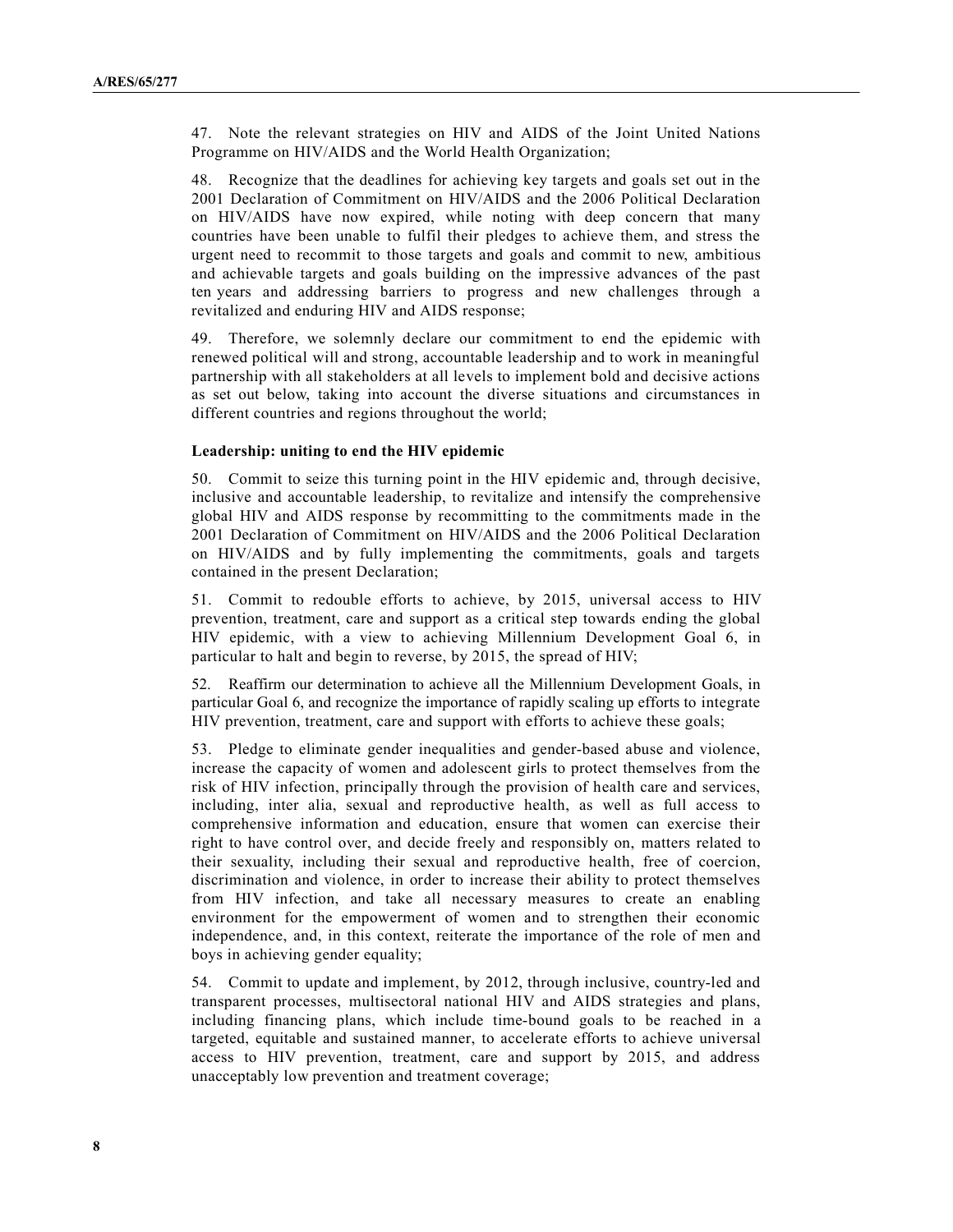55. Commit to increase national ownership of HIV and AIDS responses, while calling upon the United Nations system, donor countries, the Global Fund to Fight AIDS, Tuberculosis and Malaria, the business sector and international and regional organizations to support Member States in ensuring that nationally driven, credible, costed, evidence-based, inclusive and comprehensive national HIV and AIDS strategic plans are, by 2013, funded and implemented with transparency, accountability and effectiveness in line with national priorities;

56. Commit to encouraging and supporting the active involvement and leadership of young people, including those living with HIV, in the fight against the epidemic at the local, national and global levels, and agree to work with these new leaders to help to develop specific measures to engage young people about HIV, including in communities, families, schools, tertiary institutions, recreation centres and workplaces;

57. Commit to continue engaging people living with and affected by HIV in decisionmaking and planning, implementing and evaluating the response, and to partner with local leaders and civil society, including community-based organizations, to develop and scale up community-led HIV services and to address stigma and discrimination;

## **Prevention: expanding coverage, diversifying approaches and intensifying efforts to end new HIV infections**

58. Reaffirm that prevention of HIV must be the cornerstone of national, regional and international responses to the HIV epidemic;

59. Commit to redouble HIV-prevention efforts by taking all measures to implement comprehensive, evidence-based prevention approaches, taking into account local circumstances, ethics and cultural values, including through, but not limited to:

(*a*) Conducting public awareness campaigns and targeted HIV education to raise public awareness about HIV;

(*b*) Harnessing the energy of young people in helping to lead global HIV awareness;

(*c*) Reducing risk-taking behaviour and encouraging responsible sexual behaviour, including abstinence, fidelity and consistent and correct use of condoms;

(*d*) Expanding access to essential commodities, particularly male and female condoms and sterile injecting equipment;

(*e*) Ensuring that all people, particularly young people, have the means to exploit the potential of new modes of connection and communication;

(*f*) Significantly expanding and promoting voluntary and confidential HIV testing and counselling and provider-initiated HIV testing and counselling;

(*g*) Intensifying national testing promotion campaigns for HIV and other sexually transmitted infections;

(*h*) Giving consideration, as appropriate, to implementing and expanding risk- and harm-reduction programmes, taking into account the *WHO, UNODC, UNAIDS Technical Guide for Countries to Set Targets for Universal Access to HIV Prevention, Treatment and Care for Injecting Drug Users*, 7 in accordance with national legislation;

 $^7$  Available from w[ww.who.int](www.who.int)/hiv/pub/idu/targetsetting/en/index.html.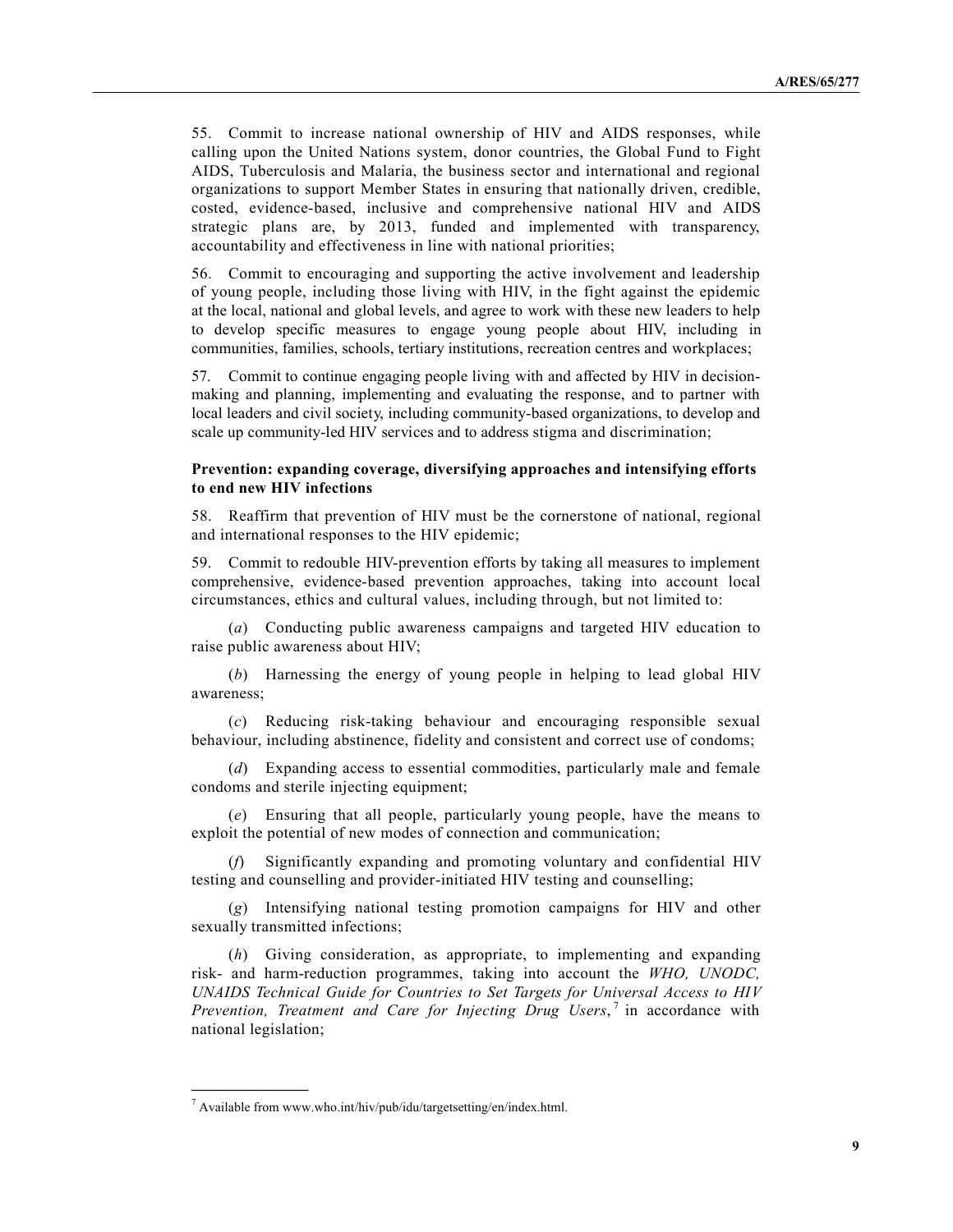(*i*) Promoting medical male circumcision where HIV prevalence is high and male circumcision rates are low;

(*j*) Sensitizing and encouraging the active engagement of men and boys in promoting gender equality;

(*k*) Facilitating access to sexual and reproductive health-care services;

(*l*) Ensuring that women of childbearing age have access to HIV-preventionrelated services and that pregnant women have access to antenatal care, information, counselling and other HIV services, and increasing the availability of and access to effective treatment for women living with HIV and infants;

(*m*) Strengthening evidence-based health sector prevention interventions, including in rural and hard-to-reach places;

(*n*) Deploying new biomedical interventions as soon as they are validated, including female-initiated prevention methods such as microbicides, HIV treatment prophylaxis, earlier treatment as prevention and an HIV vaccine;

60. Commit to ensure that financial resources for prevention are targeted to evidence-based prevention measures that reflect the specific nature of each country's epidemic by focusing on geographic locations, social networks and populations vulnerable to HIV infection, according to the extent to which they account for new infections in each setting, in order to ensure that resources for HIV prevention are spent as cost-effectively as possible and to ensure that particular attention is paid to women and girls, young people, orphans and vulnerable children, migrants and people affected by humanitarian emergencies, prisoners, indigenous people and people with disabilities, depending on local circumstances;

61. Commit to ensure that national prevention strategies comprehensively target populations at higher risk and that systems of data collection and analysis about these populations are strengthened, and to take measures to ensure that HIV services, including voluntary and confidential HIV testing and counselling, are accessible to these populations so that they are encouraged to access HIV prevention, treatment, care and support;

62. Commit to working towards reducing sexual transmission of HIV by 50 per cent by 2015;

63. Commit to working towards reducing transmission of HIV among people who inject drugs by 50 per cent by 2015;

64. Commit to working towards the elimination of mother-to-child transmission of HIV and substantially reducing AIDS-related maternal deaths by 2015;

#### **Treatment, care and support: eliminating AIDS-related illness and death**

65. Pledge to intensify efforts that will help to increase the life expectancy and quality of life of all people living with HIV;

66. Commit to accelerate efforts to achieve the goal of universal access to antiretroviral treatment for those eligible based on World Health Organization HIV treatment guidelines that indicate timely initiation of quality assured treatment for its maximum benefit, with the target of working towards having 15 million people living with HIV on antiretroviral treatment by 2015;

67. Commit to support the reduction of unit costs and improve HIV treatment delivery, through, inter alia, provision of good quality, affordable, effective, less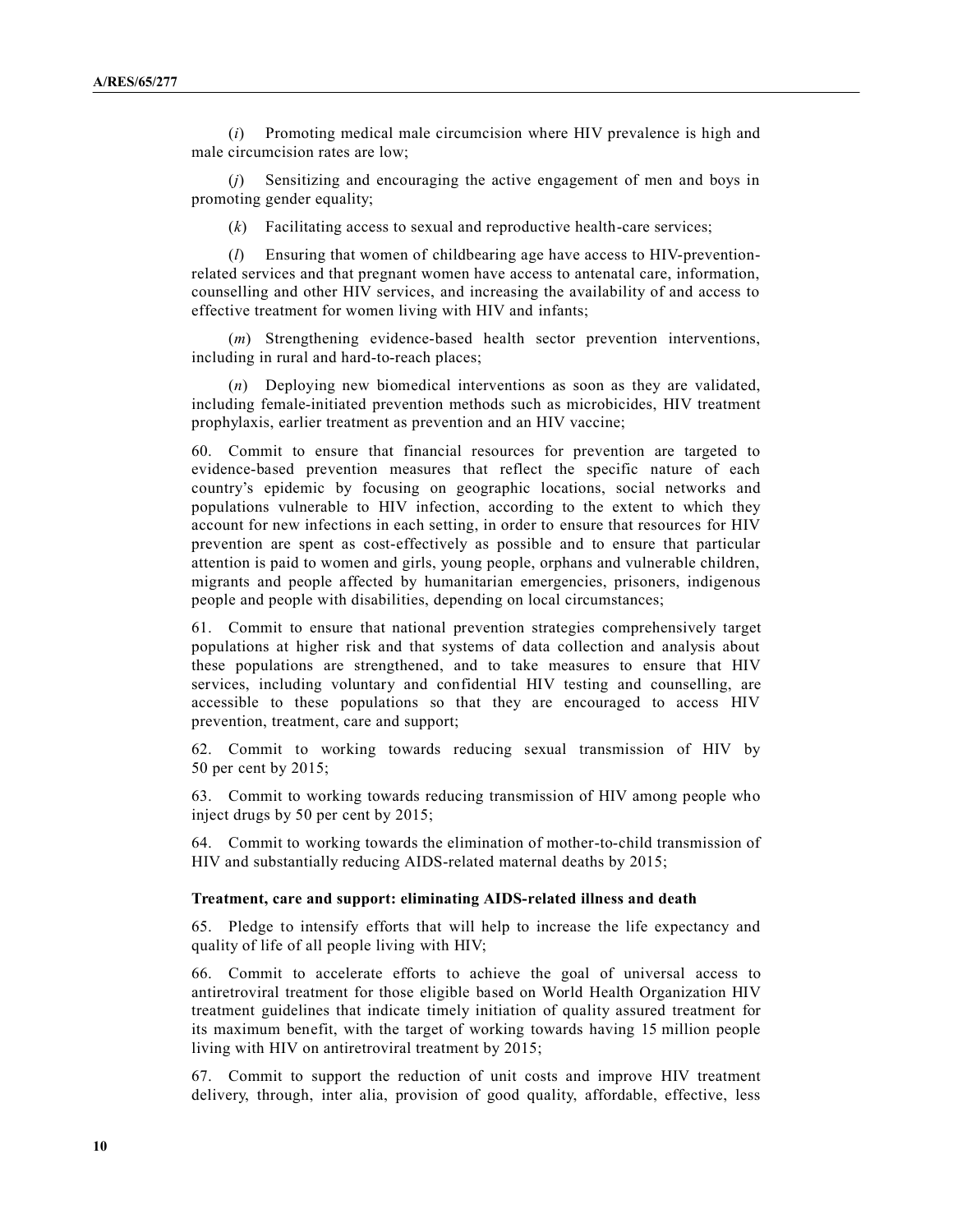toxic and simplified treatment regimens that avert drug resistance, simple, affordable diagnostics at point of care, cost reductions for all major elements of treatment delivery, mobilization and capacity-building of communities to support treatment scale-up and patient retention, programmes that support improved treatment adherence, directing particular efforts towards hard-to-reach populations far from physical health-care facilities and programmes and those in informal settlement settings and other locations where health-care facilities are inadequate and recognizing the supplementary prevention benefits from treatment alongside other prevention efforts;

68. Commit to develop and implement strategies to improve infant HIV diagnosis, including through access to diagnostics at point of care, significantly increase and improve access to treatment for children and adolescents living with HIV, including access to prophylaxis and treatments for opportunistic infections, as well as increased support to children and adolescents through increased financial, social and moral support for their parents, families and legal guardians, and promote a smooth transition from paediatric to young adult treatment and related support and services;

69. Commit to promote services that integrate prevention, treatment and care of co-occurring conditions, including tuberculosis and hepatitis and improve access to quality, affordable primary health care, comprehensive care and support services, including those which address physical, spiritual, psychosocial, socio-economic and legal aspects of living with HIV, and palliative care services;

70. Commit to take immediate action at the national and global levels to integrate food and nutritional support into programmes directed to people affected by HIV in order to ensure access to sufficient, safe and nutritious food to enable people to meet their dietary needs and food preferences, for an active and healthy life as part of a comprehensive response to HIV and AIDS;

71. Commit to remove before 2015, where feasible, obstacles that limit the capacity of low- and middle-income countries to provide affordable and effective HIV prevention and treatment products, diagnostics, medicines and commodities and other pharmaceutical products, as well as treatment for opportunistic infections and co-infections, and to reduce costs associated with life-long chronic care, including by amending national laws and regulations, as deemed appropriate by respective Governments, so as to optimize:

(*a*) The use, to the full, of existing flexibilities under the Agreement on Trade-Related Aspects of Intellectual Property Rights specifically geared to promoting access to and trade in medicines, and, while recognizing the importance of the intellectual property rights regime in contributing to a more effective AIDS response, ensure that intellectual property rights provisions in trade agreements do not undermine these existing flexibilities, as confirmed in the Doha Declaration on the TRIPS Agreement and Public Health,<sup>8</sup> and call for early acceptance of the amendment to article 31 of the TRIPS Agreement adopted by the General Council of the World Trade Organization in its decision of 6 December  $2005$ ;<sup>9</sup>

(*b*) Addressing barriers, regulations, policies and practices that prevent access to affordable HIV treatment by promoting generic competition in order to help to reduce costs associated with life-long chronic care and by encouraging all

<sup>8</sup> World Trade Organization, document WT/MIN(01)/DEC/2. Available from <http://docsonline.wto.org.>

<sup>&</sup>lt;sup>9</sup> See World Trade Organization, document WT/L/641. Available from <http://docsonline.wto.org.>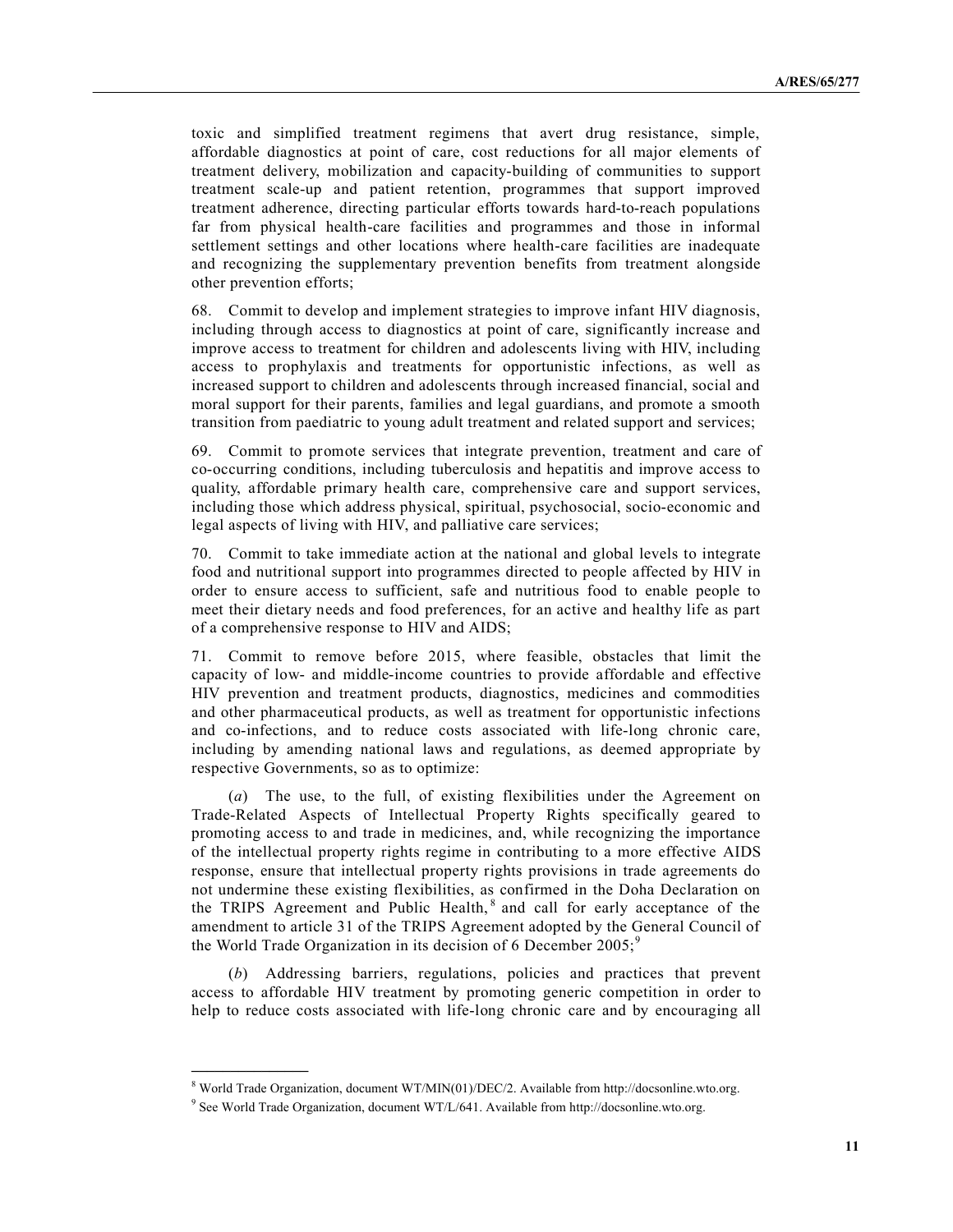States to apply measures and procedures for enforcing intellectual property rights in such a manner as to avoid creating barriers to the legitimate trade in medicines, and to provide for safeguards against the abuse of such measures and procedures;

(*c*) Encouraging the voluntary use, where appropriate, of new mechanisms such as partnerships, tiered pricing, open-source sharing of patents and patent pools benefiting all developing countries, including through entities such as the Medicines Patent Pool, to help to reduce treatment costs and encourage development of new HIV treatment formulations, including HIV medicines and point-of-care diagnostics, in particular for children;

72. Urge relevant international organizations, upon request and in accordance with their respective mandates, such as, where appropriate, the World Intellectual Property Organization, the United Nations Industrial Development Organization, the United Nations Development Programme, the United Nations Conference on Trade and Development, the World Trade Organization and the World Health Organization, to provide national Governments of developing countries with technical and capacity-building assistance for the efforts of those Governments to increase access to HIV medicines and treatment, in accordance with the national strategies of each Government, consistent with, and including through the use of, existing flexibilities under the Agreement on Trade-Related Aspects of Intellectual Property Rights, as confirmed by the Doha Declaration on the TRIPS Agreement and Public Health;

73. Commit by 2015 to address factors that limit treatment uptake and contribute to treatment stock-outs and delays in drug production and delivery, inadequate storage of medicines, patient dropout, including inadequate and inaccessible transportation to clinical sites, lack of accessibility of information, resources and sites, especially for persons with disabilities, sub-optimal management of treatmentrelated side effects, poor adherence to treatment, out-of-pocket expenses for non-drug components of treatment, loss of income associated with clinic attendance and inadequate human resources for health care;

74. Call upon pharmaceutical companies to take measures to ensure timely production and delivery of affordable, good quality and effective antiretroviral medicines so as to contribute to maintaining an efficient national system of distribution of these medicines;

75. Expand efforts to combat tuberculosis, which is a leading cause of death among people living with HIV, by improving tuberculosis screening, tuberculosis prevention, access to diagnosis and treatment of tuberculosis and drug-resistant tuberculosis and access to antiretroviral therapy, through more integrated delivery of HIV and tuberculosis services in line with the Global Plan to Stop TB 2011–2015, and commit by 2015 to work towards reducing tuberculosis deaths among people living with HIV by 50 per cent;

76. Commit to reduce the high rates of HIV and hepatitis B and C co-infection by developing, as soon as practicable, an estimate of the global treatment need, increasing efforts towards the development of a vaccine for hepatitis C and rapidly expanding access to appropriate vaccination for hepatitis B and to diagnostics and treatment of HIV and hepatitis co-infections;

**Advancing human rights to reduce stigma, discrimination and violence related to HIV**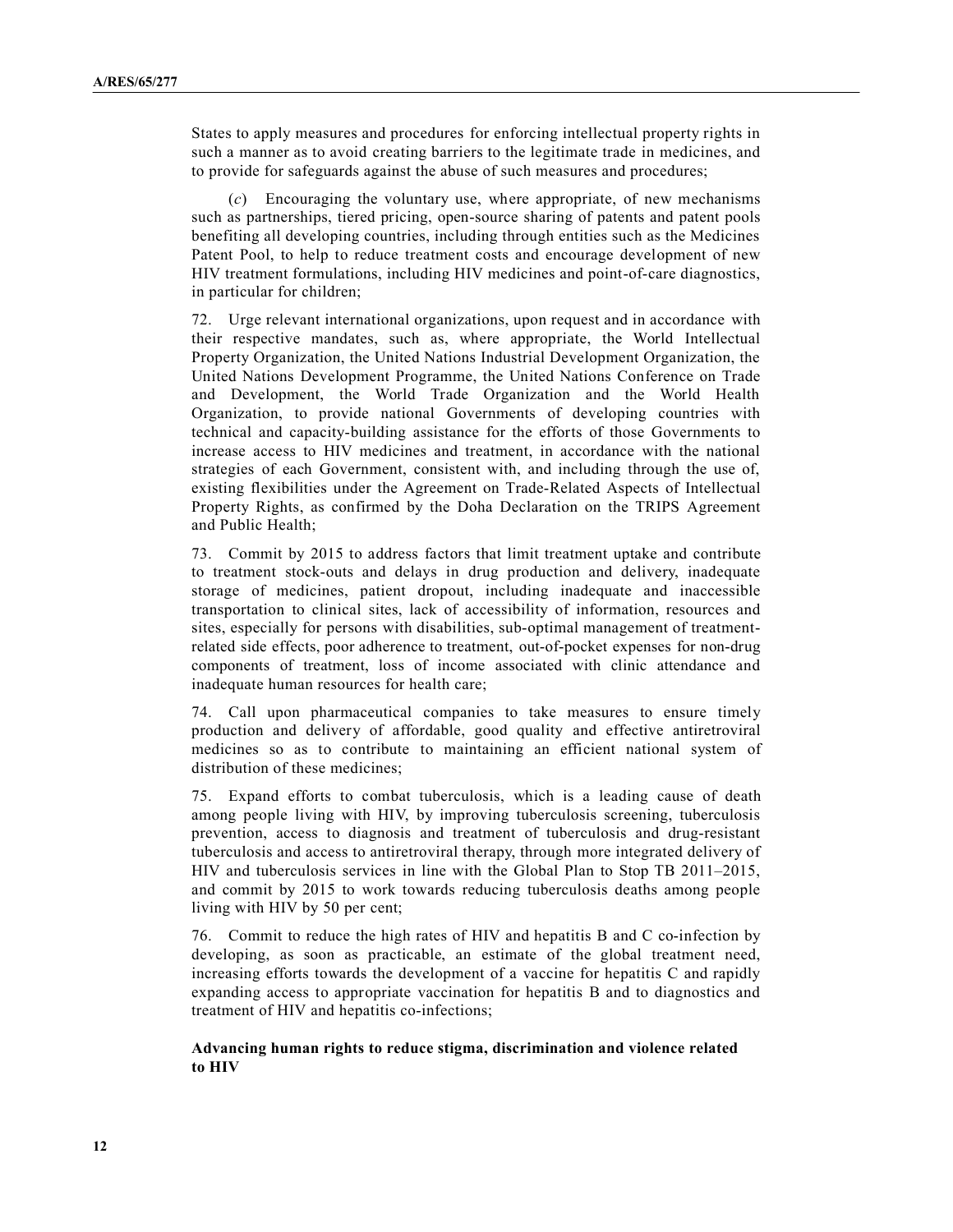77. Commit to intensify national efforts to create enabling legal, social and policy frameworks in each national context in order to eliminate stigma, discrimination and violence related to HIV and promote access to HIV prevention, treatment, care and support and non-discriminatory access to education, health care, employment and social services, provide legal protections for people affected by HIV, including inheritance rights and respect for privacy and confidentiality, and promote and protect all human rights and fundamental freedoms, with particular attention to all people vulnerable to and affected by HIV;

78. Commit to review, as appropriate, laws and policies that adversely affect the successful, effective and equitable delivery of HIV prevention, treatment, care and support programmes to people living with and affected by HIV and to consider their review in accordance with relevant national review frameworks and time frames;

79. Encourage Member States to consider identifying and reviewing any remaining HIV-related restrictions on entry, stay and residence in order to eliminate them;

80. Commit to national HIV and AIDS strategies that promote and protect human rights, including programmes aimed at eliminating stigma and discrimination against people living with and affected by HIV, including their families, including by sensitizing the police and judges, training health-care workers in non-discrimination, confidentiality and informed consent, supporting national human rights learning campaigns, legal literacy and legal services, as well as monitoring the impact of the legal environment on HIV prevention, treatment, care and support;

81. Commit to ensuring that national responses to HIV and AIDS meet the specific needs of women and girls, including those living with and affected by HIV, across their lifespan, by strengthening legal, policy, administrative and other measures for the promotion and protection of women's full enjoyment of all human rights and the reduction of their vulnerability to HIV through the elimination of all forms of discrimination, as well as all types of sexual exploitation of women, girls and boys, including for commercial reasons, and all forms of violence against women and girls, including harmful traditional and customary practices, abuse, rape and other forms of sexual violence, battering and trafficking in women and girls;

82. Commit to strengthen national social and child protection systems and care and support programmes for children, in particular for the girl child, and adolescents affected by and vulnerable to HIV, as well as their families and caregivers, including through the provision of equal opportunities to support the development to their full potential of orphans and other children affected by and living with HIV, especially through equal access to education, the creation of safe and non-discriminatory learning environments, supportive legal systems and protections, including civil registration systems, and the provision of comprehensive information and support to children and their families and caregivers, especially age-appropriate HIV information, to assist children living with HIV as they transition through adolescence, consistent with their evolving capacities;

83. Commit to promoting laws and policies that ensure the full realization of all human rights and fundamental freedoms for young people, particularly those living with HIV and those at higher risk of HIV infection, so as to eliminate the stigma and discrimination they face;

84. Commit to address, according to national legislation, the vulnerabilities to HIV experienced by migrant and mobile populations and support their access to HIV prevention, treatment, care and support;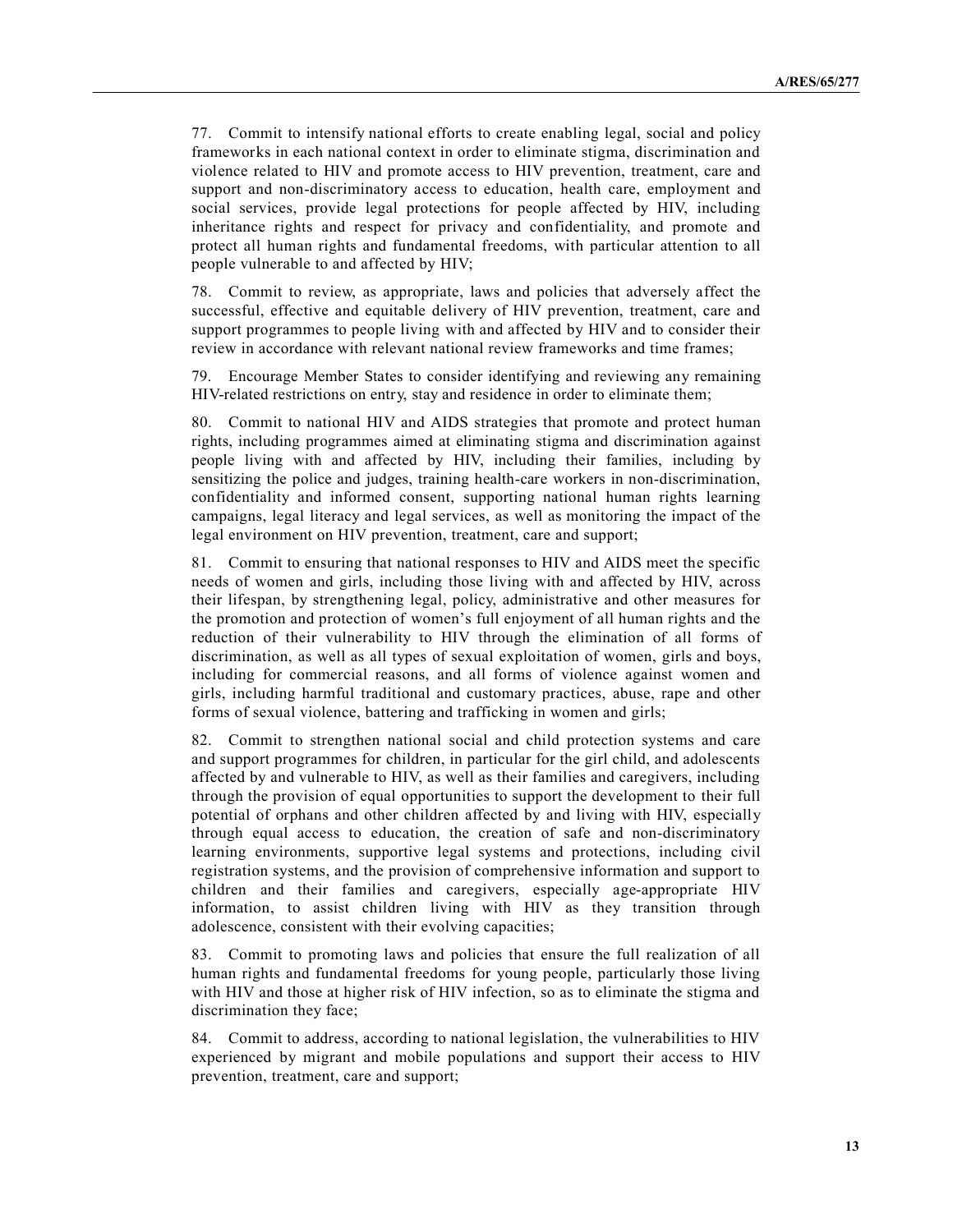85. Commit to mitigate the impact of the epidemic on workers, their families, their dependants, workplaces and economies, including by taking into account all relevant conventions of the International Labour Organization, as well as the guidance provided by the relevant International Labour Organization recommendations, including the Recommendation on HIV and AIDS and the World of Work, 2010 (No. 200), and call upon employers, trade and labour unions, employees and volunteers to eliminate stigma and discrimination, protect human rights and facilitate access to HIV prevention, treatment, care and support;

#### **Resources for the AIDS response**

86. Commit to working towards closing, by 2015, the global HIV and AIDS resource gap, currently estimated by the Joint United Nations Programme on HIV/AIDS to be 6 billion dollars annually, through greater strategic investment and continued domestic and international funding to enable countries to access predictable and sustainable financial resources and through sources of innovative financing and by ensuring that funding flows through country finance systems, where appropriate and available, and is aligned with accountable and sustainable national HIV and AIDS and development strategies that maximize synergies and deliver sustainable programmes that are evidence-based and implemented with transparency, accountability and effectiveness;

87. Commit to breaking the upward trajectory of costs through the efficient utilization of resources, addressing barriers to the legal trade in generics and other low-cost medicines, improving the efficiency of prevention by targeting interventions to deliver more efficient, innovative and sustainable programmes for the HIV and AIDS response, in accordance with national development plans and priorities, and ensuring that synergies are exploited between the HIV and AIDS response and the efforts to achieve the internationally agreed development goals, including the Millennium Development Goals;

88. Commit, by 2015, through a series of incremental steps and through our shared responsibility, to reach a significant level of annual global expenditure on HIV and AIDS, while recognizing that the overall target estimated by the Joint United Nations Programme on HIV/AIDS is between 22 billion and 24 billion dollars in low- and middle-income countries, by increasing national ownership of HIV and AIDS responses through greater allocations from national resources and traditional sources of funding, including official development assistance;

89. Strongly urge those developed countries that have pledged to achieve the target of 0.7 per cent of their gross national product for official development assistance by 2015, and urge those developed countries that have not yet done so, to make additional concrete efforts to fulfil their commitments in this regard;

90. Strongly urge African countries that adopted the Abuja Declaration and Framework for Action for the fight against HIV/AIDS, Tuberculosis and Other Related Infectious Diseases<sup>10</sup> to take concrete measures to meet the target of allocating at least 15 per cent of their annual budget to the improvement of the health sector, in accordance with the Abuja Declaration and Framework for Action;

<sup>&</sup>lt;sup>10</sup> See Organization of African Unity, document OAU/SPS/ABUJA/3.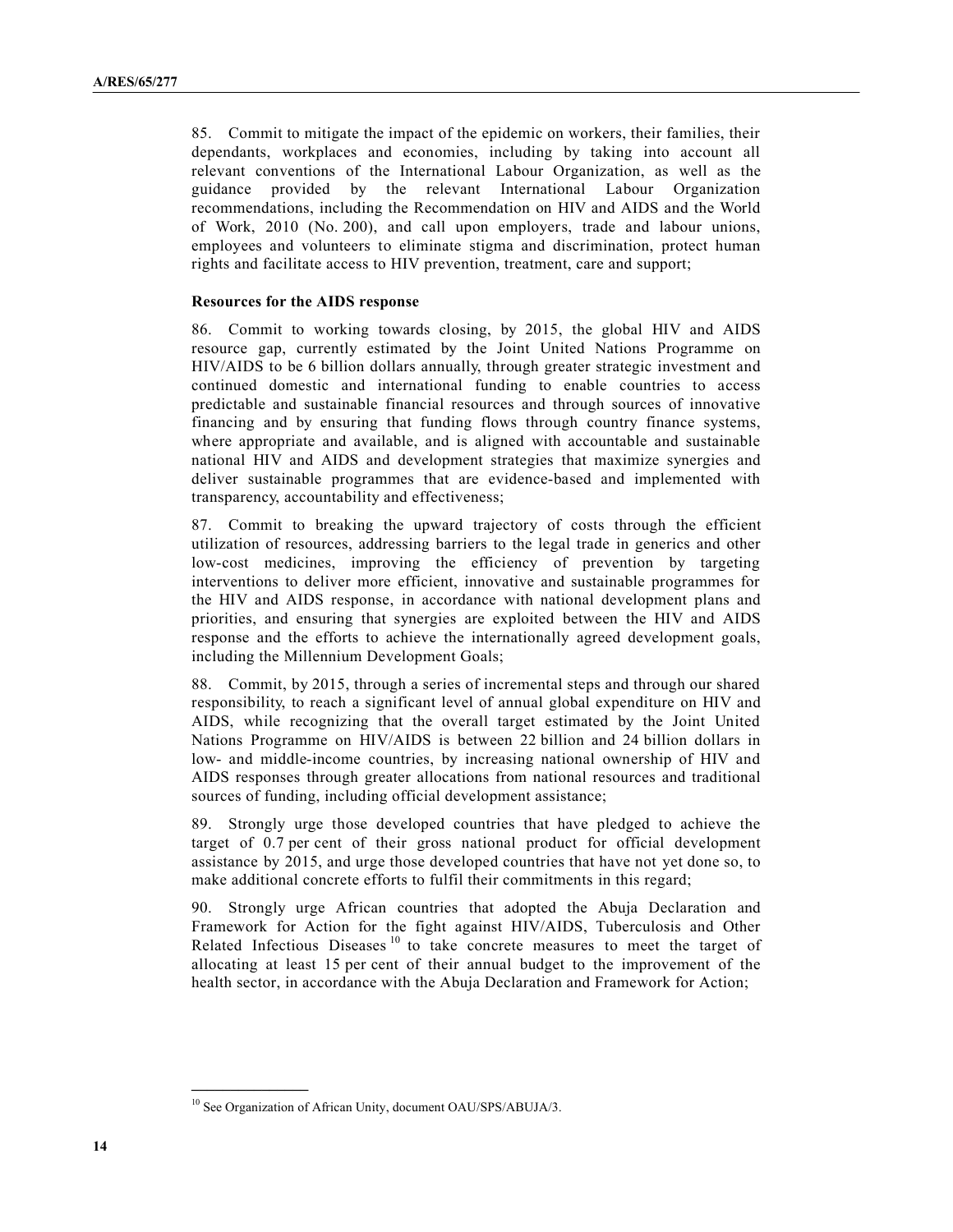91. Commit to enhance the quality of aid by strengthening national ownership, alignment, harmonization, predictability, mutual accountability and transparency, and results orientation;

92. Commit to supporting and strengthening existing financial mechanisms, including the Global Fund to Fight AIDS, Tuberculosis and Malaria and relevant United Nations organizations, through the provision of funds in a sustained and predictable manner, in particular to those countries with low and middle incomes with a high disease burden or a large number of people living with and affected by HIV;

93. Recommit to fully implementing the enhanced Heavily Indebted Poor Countries Initiative and agree to cancel all eligible bilateral official debts of qualified countries within the Initiative that reach the completion point under the Initiative, in particular the countries most affected by HIV and AIDS, and urge the use of debt service savings, inter alia, to finance poverty eradication programmes, particularly for prevention, treatment, care and support for HIV and AIDS and other infections;

94. Commit to scaling up new, voluntary and additional innovative financing mechanisms to help to address the shortfall of resources available for the global HIV and AIDS response and to improving the financing of the HIV and AIDS response over the long term, and to accelerating efforts to identify innovative financing mechanisms that will generate additional financial resources for HIV and AIDS to complement national budgetary allocations and official development assistance;

95. Appreciate that the Global Fund to Fight AIDS, Tuberculosis and Malaria is a pivotal mechanism for achieving universal access to prevention, treatment, care and support by 2015, recognize the programme for reform of the Global Fund, and encourage Member States, the business community, including foundations, and philanthropists to provide the highest level of support for the Global Fund, taking into account the funding targets to be identified at the 2012 midterm review of the Global Fund replenishment process;

## **Strengthening health systems and integrating HIV and AIDS with broader health and development**

96. Commit to redouble efforts to strengthen health systems, including primary health care, particularly in developing countries, through measures such as allocating national and international resources, appropriate decentralization of HIV and AIDS programmes to improve access for communities, including rural and hardto-reach populations, integration of HIV and AIDS programmes into primary health care, sexual and reproductive health-care services and specialized infectious disease services, improving planning for institutional, infrastructure and human resource needs, improving supply chain management within health systems and increasing human resource capacity for the response, including by scaling up the training and retention of human resources for health policy and planning, health-care personnel, consistent with the World Health Organization voluntary Global Code of Practice on the International Recruitment of Health Personnel,<sup>11</sup> community health workers and

<sup>11</sup> See World Health Organization, *Sixty-third World Health Assembly, Geneva, 17–21 May 2010, Resolutions and Decisions, Annexes* (WHA63/2010/REC/1).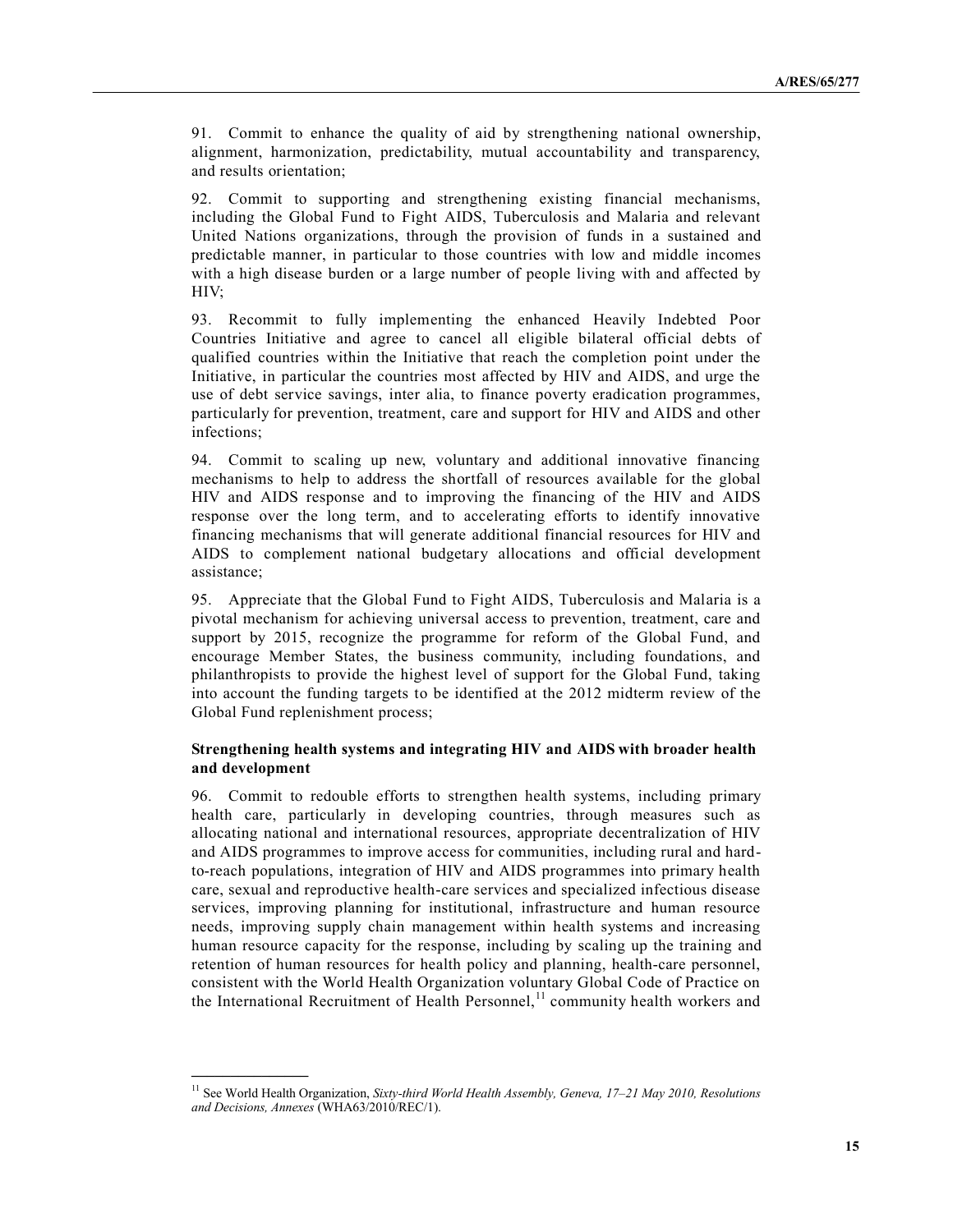peer educators, with support from and in partnership with international and regional organizations, the business sector and civil society, as appropriate;

97. Support and encourage, through domestic and international funding and the provision of technical assistance, the substantial development of human capital, development of national and international research infrastructures, laboratory capacity and improved surveillance systems, and data collection, processing and dissemination, and training of basic and clinical researchers, social scientists and technicians, with a focus on those countries most affected by HIV and/or experiencing or at risk of a rapid expansion of the epidemic;

98. Commit, by 2015, to working with partners to direct resources to and strengthen the advocacy, policy and programmatic links between HIV and tuberculosis responses, primary health-care services, sexual and reproductive health, maternal and child health, hepatitis B and C, drug dependence, non-communicable diseases and overall health systems, leveraging health-care services to prevent mother-to-child transmission of HIV, strengthening the interface between HIV services, related sexual and reproductive health care and services and other health services, including maternal and child health, eliminating parallel systems for HIVrelated services and information where feasible and strengthening linkages among national and global efforts concerned with human and national development, including poverty eradication, preventative health care, enhanced nutrition, access to safe and clean drinking water, sanitation, education and the improvement of livelihoods;

99. Commit to supporting all national, regional and global efforts to achieve the Millennium Development Goals, including those undertaken through North-South, South-South and triangular cooperation, to improve comprehensive and integrated HIV prevention, treatment, care and support programmes, as well as tuberculosis, sexual and reproductive health, malaria and maternal and child health care;

## **Research and development: the key to preventing, treating and curing HIV**

100. Commit to investing in accelerated basic research on the development of sustainable and affordable HIV and tuberculosis diagnostics and treatments for HIV and its associated co-infections, microbicides and other new prevention technologies, including female-controlled prevention methods, rapid diagnostic and monitoring technologies, as well as biomedical operations and social, cultural and behavioural and traditional medicine research, and continuing to build national research capacity, especially in developing countries, through increased funding and public-private partnerships, and creating a conducive environment for research and ensuring that it is based on the highest ethical and scientific standards, and strengthening national regulatory authorities;

101. Commit to accelerate research and development for a safe, affordable, effective and accessible vaccine and for a cure for HIV, while ensuring that sustainable systems for vaccine procurement and equitable distribution are also developed;

### **Coordination, monitoring and accountability: maximizing the response**

102. Commit to having effective evidence-based operational monitoring and evaluation and mutual accountability mechanisms between all stakeholders to support multisectoral national strategic plans for HIV and AIDS to fulfil the commitments in the present Declaration, with the active involvement of people living with, affected by and vulnerable to HIV, and other relevant civil society and private sector stakeholders;